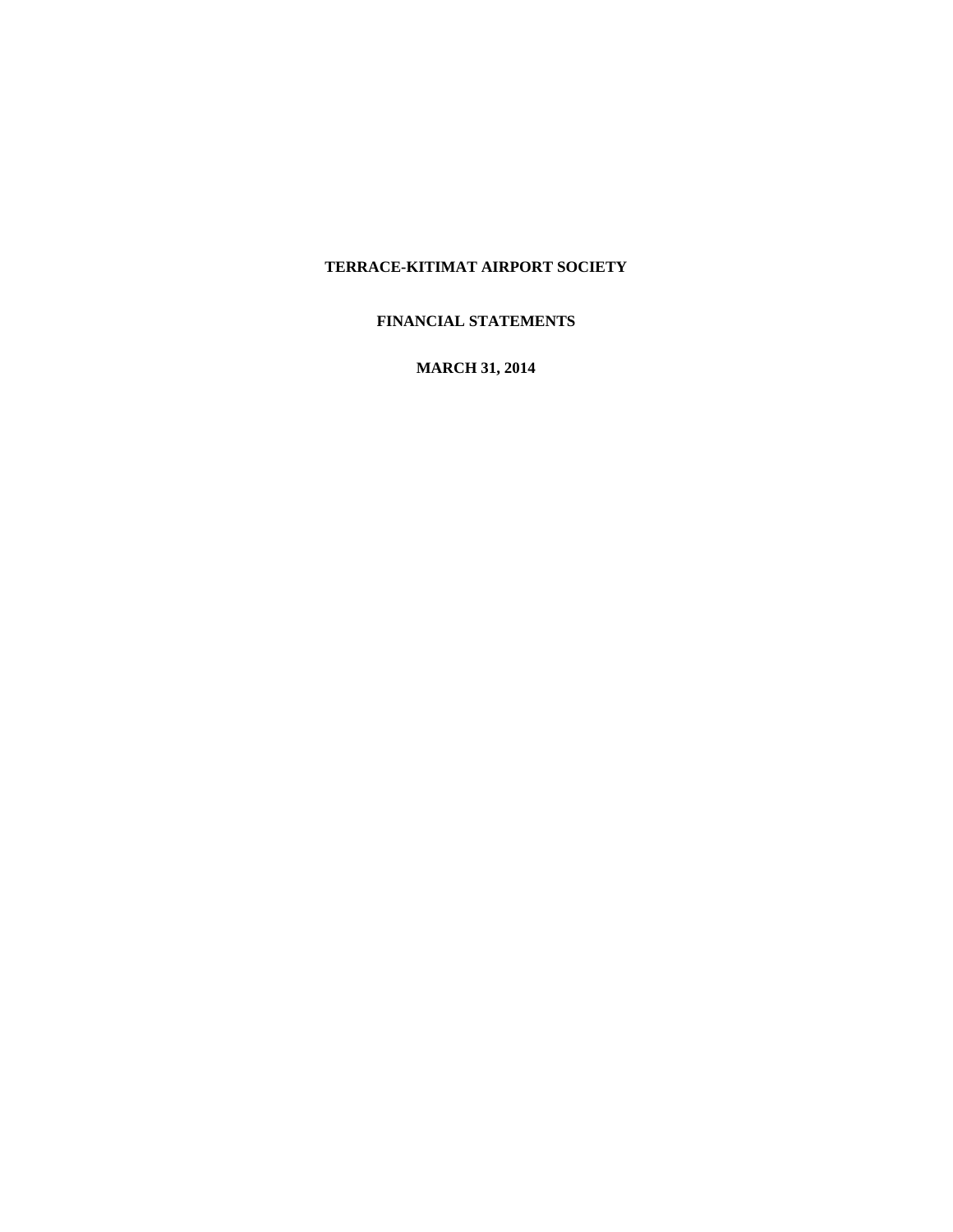# **MARCH 31, 2014**

# **CONTENTS**

|                                                                              | Page                        |
|------------------------------------------------------------------------------|-----------------------------|
| INDEPENDENT AUDITOR'S REPORT                                                 |                             |
| FINANCIAL STATEMENTS                                                         |                             |
| <b>Statement of Financial Position</b>                                       | $\mathcal{D}_{\mathcal{L}}$ |
| Statement of Revenues and Expenditures                                       | 3                           |
| <b>Statement of Changes in Fund Balances</b>                                 | 4                           |
| <b>Statement of Cash Flows</b>                                               |                             |
| Summary of Significant Accounting Policies and Other Explanatory Information | $6-10$                      |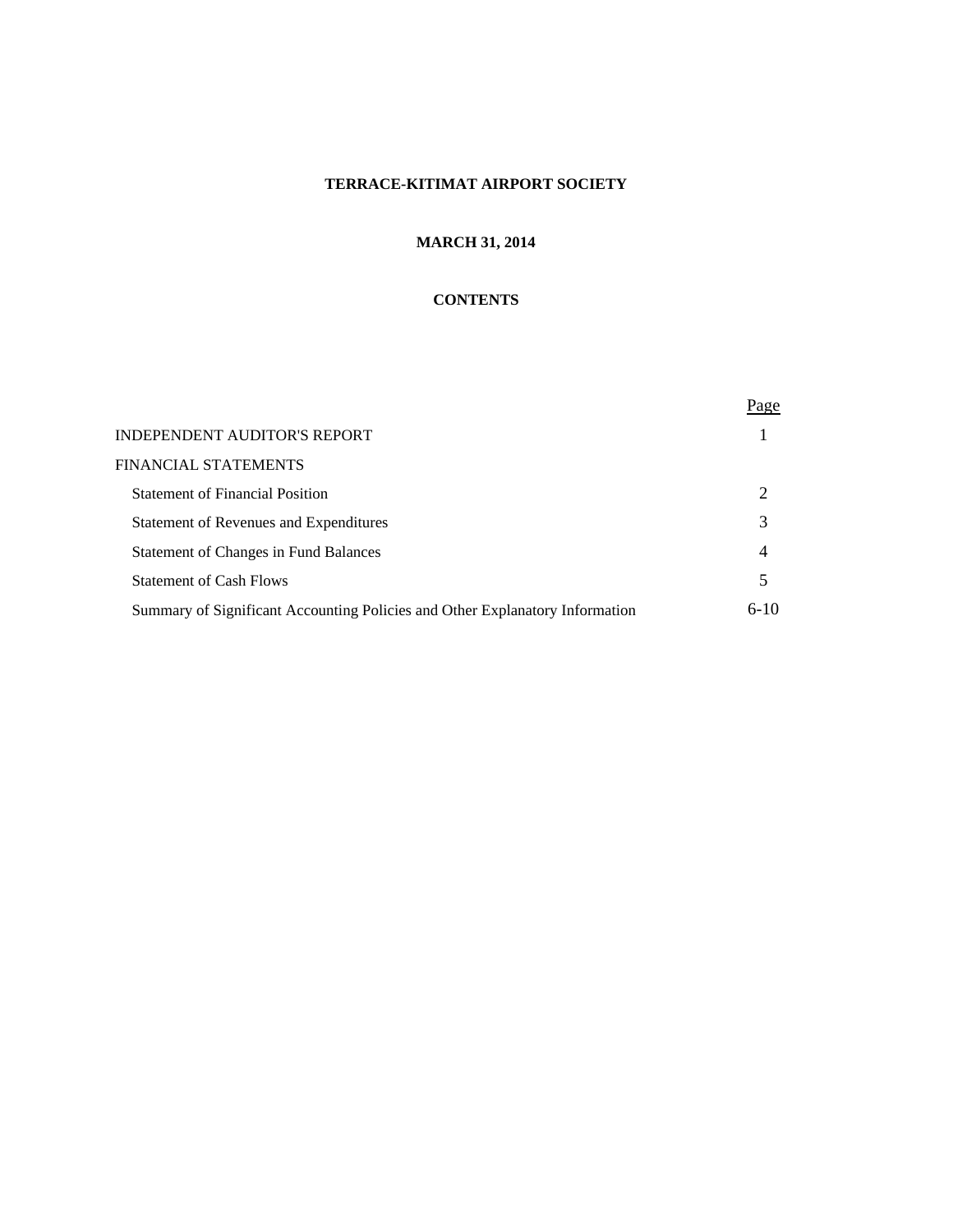#### **INDEPENDENT AUDITOR'S REPORT**

To the Directors of the Terrace-Kitimat Airport Society

We have audited the accompanying financial statements of the Terrace-Kitimat Airport Society, which comprise the statements of financial position as at March 31, 2014 and March 31, 2013 and the statements of revenues and expenditures, changes in fund balances and cash flows for the years ended March 31, 2014 and March 31, 2013, and a summary of significant accounting policies and other explanatory information.

Management's Responsibility for the Financial Statements

Management is responsible for the preparation and fair presentation of these financial statements in accordance with Canadian Accounting Standards for Not-for-Profit Organizations, and for such internal control as management determines is necessary to enable the preparation of financial statements that are free from material misstatement, whether due to fraud or error.

Auditor's Responsibility

Our responsibility is to express an opinion on these financial statements based on our audits. We conducted our audits in accordance with Canadian generally accepted auditing standards. Those standards require that we comply with ethical requirements and plan and perform the audit to obtain reasonable assurance about whether the financial statements are free from material misstatement.

An audit involves performing procedures to obtain audit evidence about the amounts and disclosures in the financial statements. The procedures selected depend on the auditor's judgment, including the assessment of the risks of material misstatement of the financial statements, whether due to fraud or error. In making those risk assessments, the auditor considers internal control relevant to the entity's preparation and fair presentation of the financial statements in order to design audit procedures that are appropriate in the circumstances, but not for the purpose of expressing an opinion on the effectiveness of the entity's internal control. An audit also includes evaluating the appropriateness of accounting policies used and the reasonableness of accounting estimates made by management, as well as evaluating the overall presentation of the financial statements.

We believe that the audit evidence we have obtained in our audits is sufficient and appropriate to provide a basis for our audit opinion.

## Opinion

In our opinion, the financial statements present fairly, in all material respects, the financial position of the Terrace-Kitimat Airport Society as at March 31, 2014 and March 31, 2013 and the results of its operations and its cash flows for the years then ended in accordance with Canadian Accounting Standards for Not-for-Profit Organizations.

Terrace, British Columbia June 19, 2014 CHARTERED ACCOUNTANTS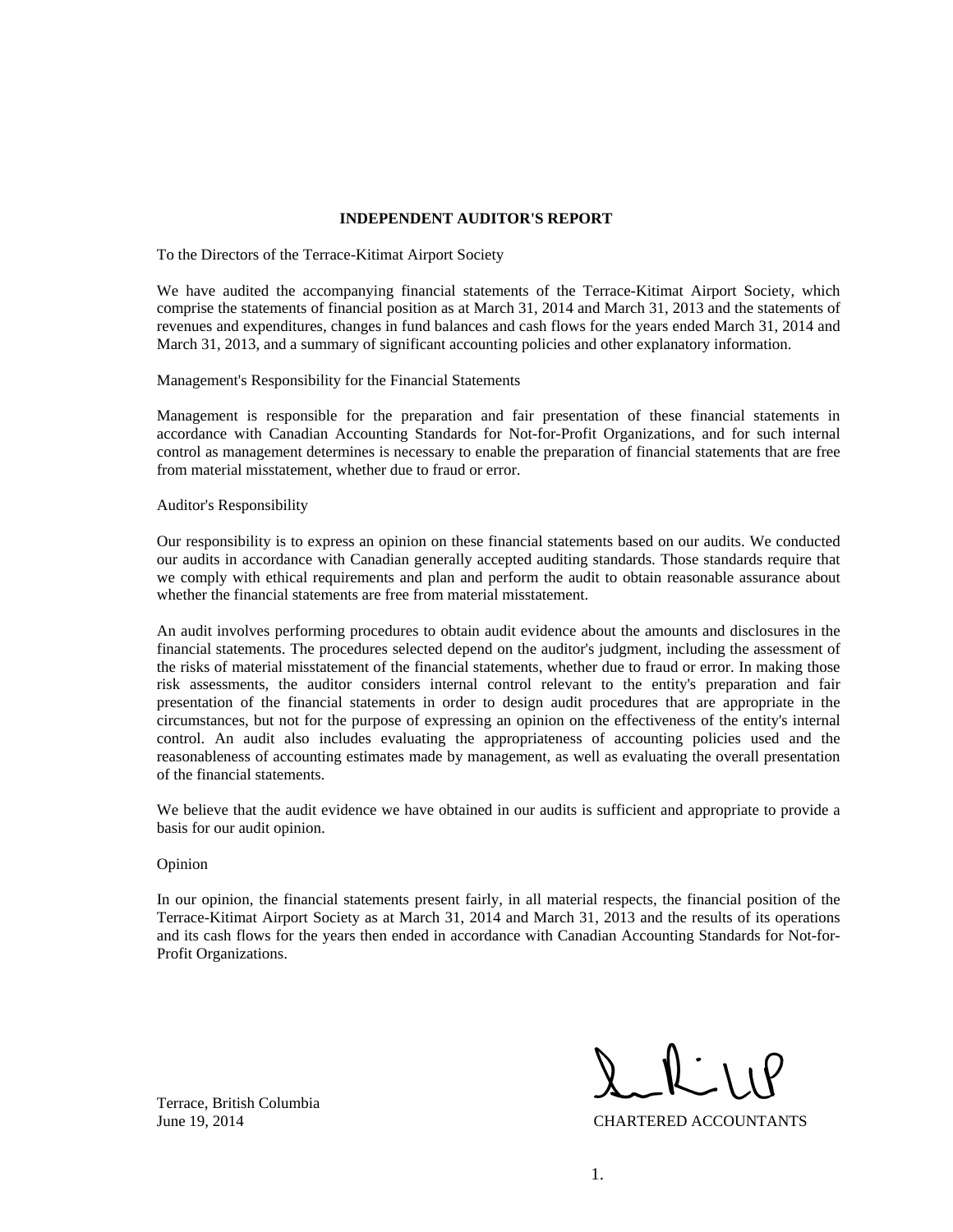## TERRACE-KITIMAT AIRPORT SOCIETY STATEMENT OF FINANCIAL POSITION

# **AS AT MARCH 31, 2014**

|                                          | General fund              | Capital asset<br>fund        | Capital reserve<br>fund | March 31,<br>2014 | March 31,<br>2013 |
|------------------------------------------|---------------------------|------------------------------|-------------------------|-------------------|-------------------|
| <b>ASSETS</b>                            |                           |                              |                         |                   |                   |
| <b>CURRENT</b>                           |                           |                              |                         |                   |                   |
| Cash                                     | 542,164                   |                              |                         | 542,164           | 182,339           |
| Accounts receivable                      | 567,279                   |                              |                         | 567,279           | 262,354           |
| Inventory                                | 112,637                   |                              |                         | 112,637           | 120,115           |
| Short-term investments                   | 28,282                    |                              | 1,712,677               | 1,740,959         | 727,761           |
| Prepaid expenses                         | 26,364                    | $\qquad \qquad \blacksquare$ |                         | 26,364            | 26,326            |
|                                          | 1,276,726                 |                              | 1,712,677               | 2,989,403         | 1,318,895         |
|                                          |                           |                              |                         |                   |                   |
| PROPERTY, PLANT AND EQUIPMENT (Note 3)   | $\overline{\phantom{a}}$  | 11,026,383                   | $\blacksquare$          | 11,026,383        | 11,669,960        |
|                                          | 1,276,726<br>$\mathbb{S}$ | \$11,026,383                 | 1,712,677<br>\$         | \$14,015,786      | \$12,988,855      |
| <b>LIABILITIES</b>                       |                           |                              |                         |                   |                   |
| <b>CURRENT</b>                           |                           |                              |                         |                   |                   |
| Accounts payable and accrued liabilities | 373,243                   |                              |                         | 373,243           | 283,291           |
| Unearned revenue                         | 84,920                    |                              |                         | 84,920            | 79,894            |
|                                          | 458,163                   |                              |                         | 458,163           | 363,185           |
|                                          |                           |                              |                         |                   |                   |
| <b>NET ASSETS</b>                        | 818,563                   | 11,026,383                   | 1,712,677               | 13,557,623        | 12,625,670        |
|                                          | \$1,276,726               | \$11,026,383                 | \$1,712,677             | \$14,015,786      | \$12,988,855      |

APPROVED ON BEHALF OF THE BOARD:

O  $\sum$ Director

Æ Director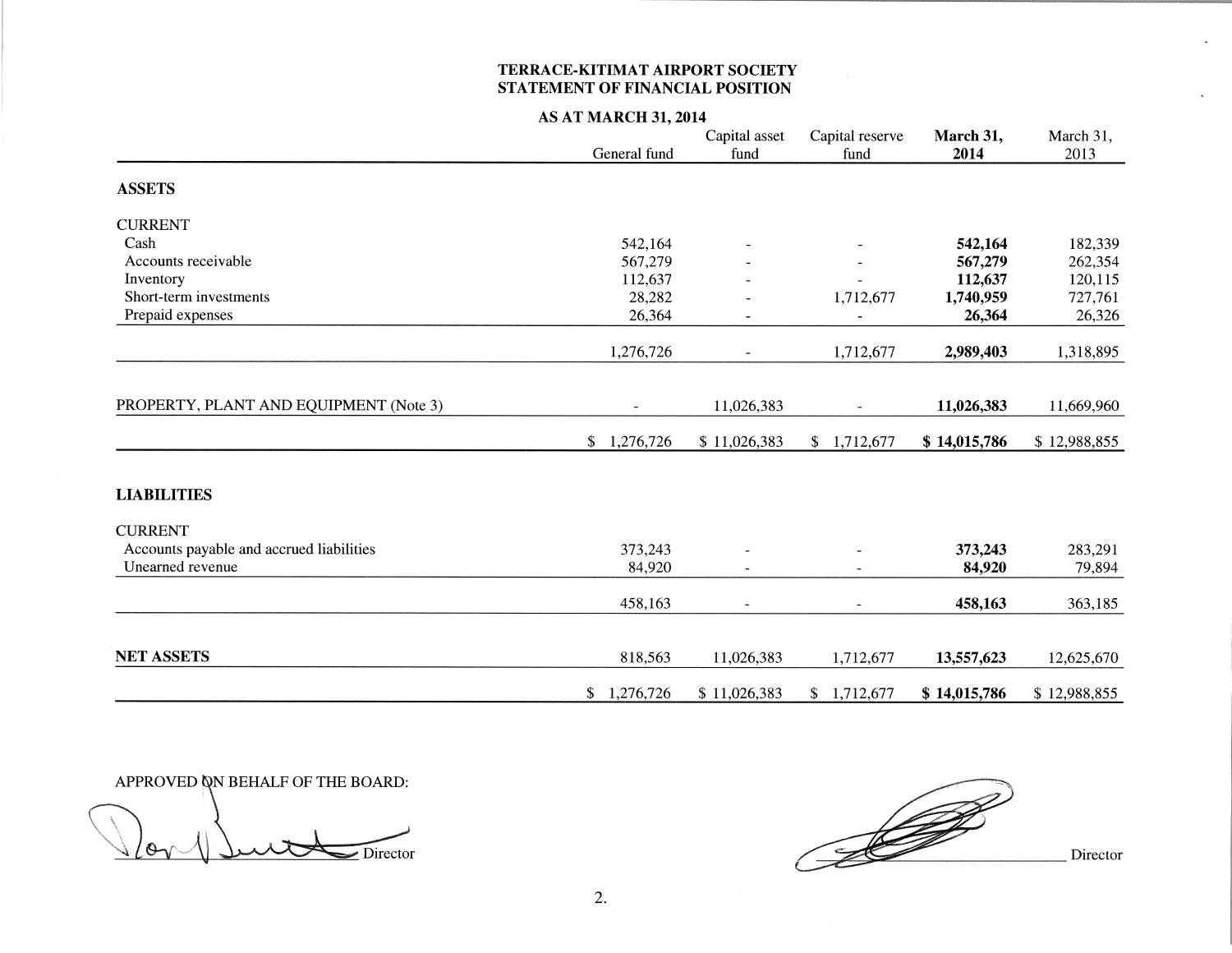#### **STATEMENT OF REVENUES AND EXPENDITURES**

# **FOR THE YEAR ENDED MARCH 31, 2014**

|                                                                                                                                                                                                                                   | Capital asset                             |               |                                                        |                                                   |
|-----------------------------------------------------------------------------------------------------------------------------------------------------------------------------------------------------------------------------------|-------------------------------------------|---------------|--------------------------------------------------------|---------------------------------------------------|
|                                                                                                                                                                                                                                   | General fund                              | fund          | 2014                                                   | 2013                                              |
|                                                                                                                                                                                                                                   |                                           |               |                                                        |                                                   |
| <b>REVENUE</b>                                                                                                                                                                                                                    |                                           |               |                                                        |                                                   |
| Airport user fees                                                                                                                                                                                                                 | 2,871,540<br>\$                           | \$<br>$\sim$  | 2,871,540<br>\$                                        | 2,001,230<br>\$.                                  |
| Landing and other passenger fees                                                                                                                                                                                                  | 169,475                                   |               | 169,475                                                | 100,787                                           |
| Rentals                                                                                                                                                                                                                           | 739,631                                   |               | 739,631                                                | 601,394                                           |
| Parking fees                                                                                                                                                                                                                      | 428,889                                   |               | 428,889                                                | 261,698                                           |
| Other                                                                                                                                                                                                                             | 98,226                                    |               | 98,226                                                 | 64,232                                            |
|                                                                                                                                                                                                                                   | 4,307,761                                 |               | 4,307,761                                              | 3,029,341                                         |
| <b>GENERAL AND ADMINISTRATIVE EXPENSES</b><br>Amortization of property, plant and equipment<br>Bank charges and interest<br>Directors' expenses<br>Salaries, wages and benefits (Note 5)<br>Services, supplies and administration | 12,583<br>2,851<br>1,064,431<br>1,004,779 | 1,120,979     | 1,120,979<br>12,583<br>2,851<br>1,064,431<br>1,004,779 | 1,091,439<br>9,199<br>2,166<br>922,693<br>695,472 |
| Utilities                                                                                                                                                                                                                         | 170,185                                   |               | 170,185                                                | 150,848                                           |
|                                                                                                                                                                                                                                   | 2,254,829                                 | 1,120,979     | 3,375,808                                              | 2,871,817                                         |
| NET EARNINGS FROM OPERATIONS<br><b>GAIN ON SALE OF ASSETS</b>                                                                                                                                                                     | 2,052,932                                 | (1,120,979)   | 931,953                                                | 157,524<br>3,936                                  |
| EXCESS (DEFICIENCY) OF REVENUES OVER EXPENSES                                                                                                                                                                                     | 2,052,932<br>S.                           | \$(1,120,979) | 931,953<br>\$                                          | \$<br>161,460                                     |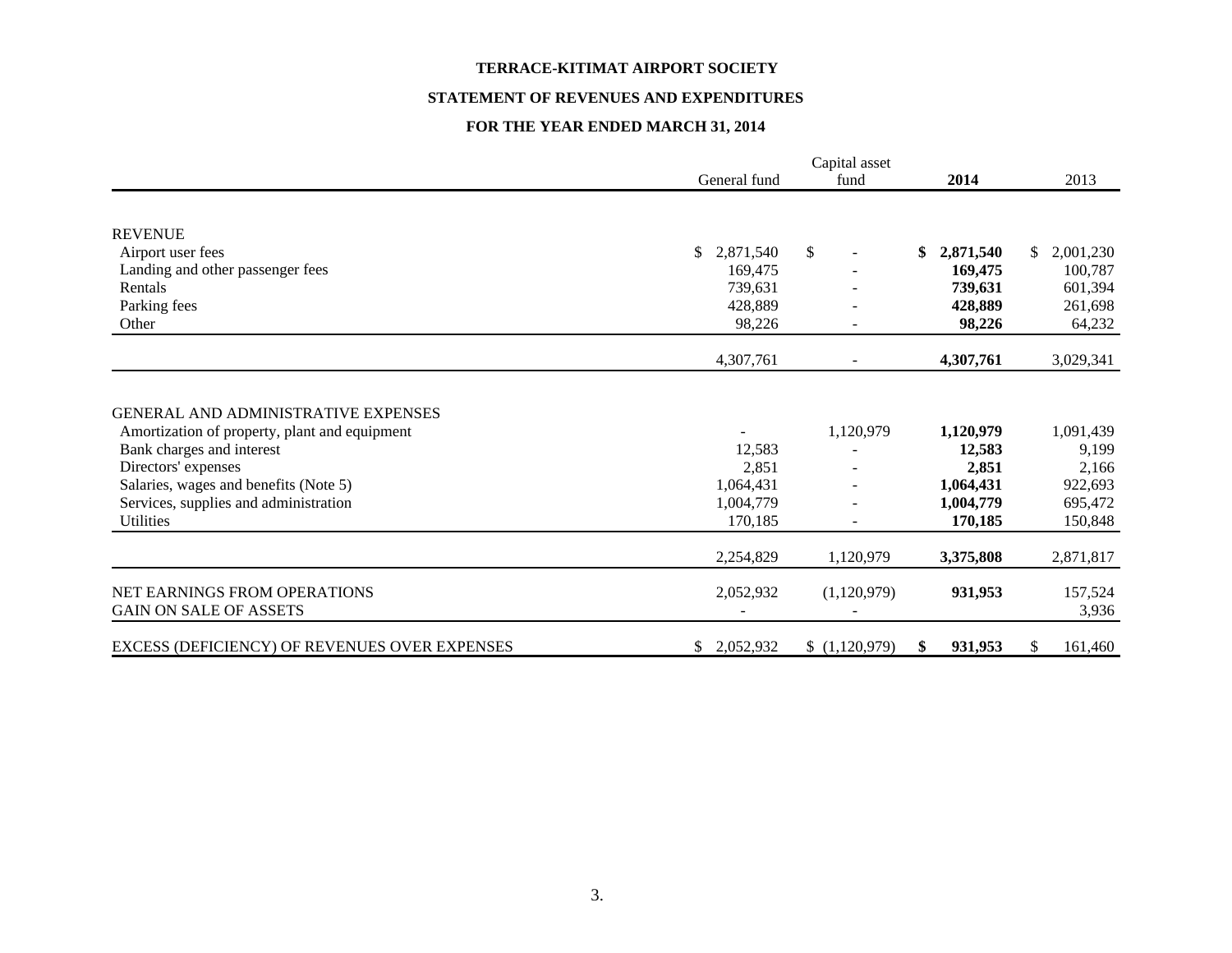#### **STATEMENT OF CHANGES IN FUND BALANCES**

# **FOR THE YEAR ENDED MARCH 31, 2014**

|                                               | General fund | Capital asset<br>fund | Capital reserve<br>fund | 2014         | 2013         |
|-----------------------------------------------|--------------|-----------------------|-------------------------|--------------|--------------|
|                                               |              |                       |                         |              |              |
| FUND BALANCES, BEGINNING OF YEAR              | 255,710      | \$11,669,960          | 700,000                 | \$12,625,670 | \$12,464,210 |
| EXCESS (DEFICIENCY) OF REVENUES OVER EXPENSES | 2,052,932    | (1,120,979)           |                         | 931.953      | 161.460      |
| <b>INTERFUND TRANSFERS</b> (Note 6)           | (1,490,079)  | 477.402               | 1.012.677               |              |              |
|                                               |              |                       |                         |              |              |
| FUND BALANCES, END OF YEAR                    | 818.563      | \$11,026,383          | 1,712,677               | \$13,557,623 | \$12,625,670 |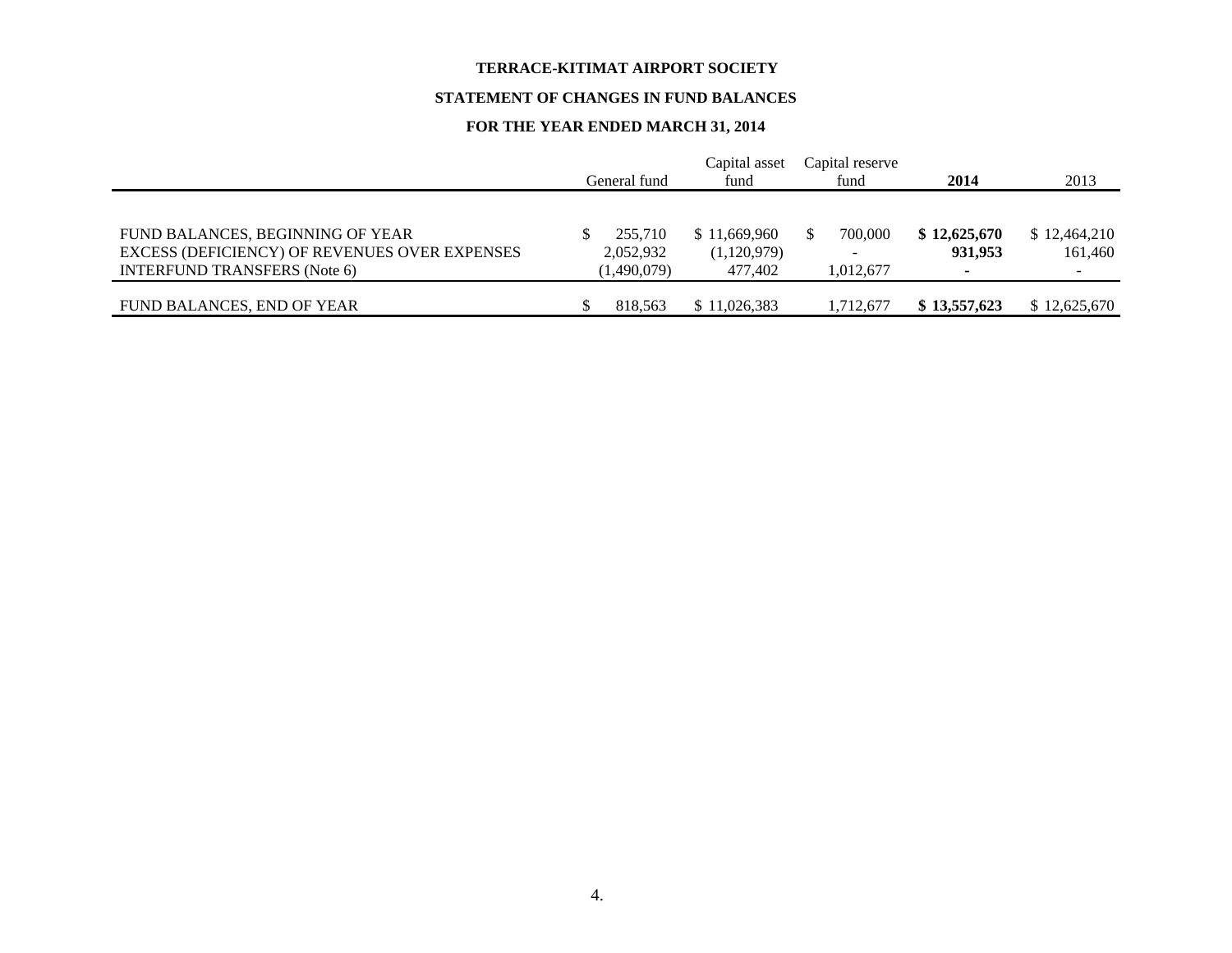#### **STATEMENT OF CASH FLOWS**

# **FOR THE YEAR ENDED MARCH 31, 2014**

|                                                       | 2014          | 2013          |
|-------------------------------------------------------|---------------|---------------|
| CASH PROVIDED BY OPERATING ACTIVITIES                 |               |               |
| Excess of revenue over expenses                       | \$<br>931,953 | \$<br>161,460 |
| Adjustments for:                                      |               |               |
| Amortization of property, plant and equipment         | 1,120,979     | 1,091,439     |
| Gain on sale of assets                                |               | (3,936)       |
|                                                       |               |               |
|                                                       | 2,052,932     | 1,248,963     |
| CHANGES IN NON-CASH WORKING CAPITAL BALANCES          |               |               |
| Accounts receivable                                   | (304, 925)    | 9,843         |
| Inventory                                             | 7,478         | (11, 321)     |
| Prepaid expenses                                      | (38)          | (4,981)       |
| Accounts payable and accrued liabilities              | 89,952        | 57,668        |
| Unearned revenue                                      | 5,026         | 17,712        |
| Cash flow from operating activities                   | 1,850,425     | 1,317,884     |
| <b>FINANCING ACTIVITIES</b>                           |               |               |
| Repayment of revolving demand loan                    |               | (10,000)      |
| Cash flow from (used by) financing activities         |               | (10,000)      |
| <b>INVESTING ACTIVITIES</b>                           |               |               |
| Purchase of property, plant and equipment             | (477, 402)    | (357,099)     |
| Purchase of short-term investments                    | (1,013,198)   | (700, 245)    |
| Proceeds on disposal of property, plant and equipment |               | 17,753        |
| Cash flow (used by) investing activities              | (1,490,600)   | (1,039,591)   |
| INCREASE (DECREASE) IN CASH FLOW                      | 359,825       | 268,293       |
| CASH (BANK INDEBTEDNESS), beginning of year           | 182,339       | (85,954)      |
| CASH, end of year                                     | 542,164<br>\$ | 182,339<br>S. |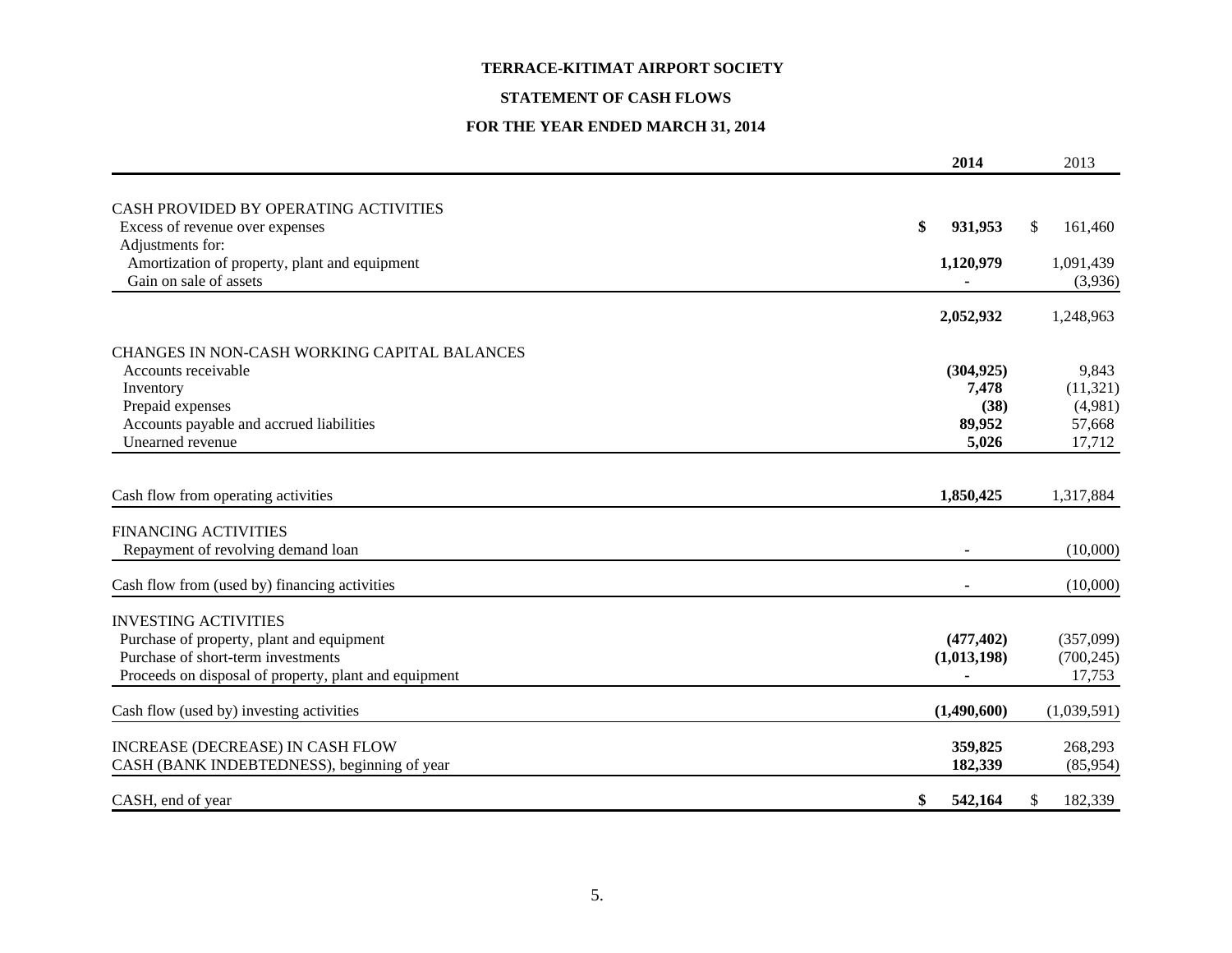### **MARCH 31, 2014**

## **1. NATURE OF OPERATIONS**

The Terrace-Kitimat Airport Society (the "Society") was incorporated under the Society Act of British Columbia and operates on a not-for-profit basis. Accordingly, the Society is exempt from income taxes. The Society has operated the Northwest Regional Airport since April 1, 1999. The Society's main customers are airlines landing at the airport and various tenants operating businesses on the airport land and premises.

## **2. SUMMARY OF SIGNIFICANT ACCOUNTING POLICIES**

#### a) Basis of Presentation

The financial statements were prepared in accordance with Canadian accounting standards for not-for-profit organizations (ASNFPO) utilizing the restricted fund method of accounting. Canadian accounting standards for not-for-profit organizations are part of Canadian generally accepted accounting principles (GAAP).

#### *General fund*

The general fund reports the functional and general expenditures of the Society and the revenues financing those operations. This fund reports unrestricted resources.

### *Capital asset fund*

The capital asset fund reports the capital assets of the Society, specifically acquisitions, amortization and disposals. The fund balance represents the net book value of the Society's capital assets.

### *Capital reserve fund*

The capital reserve fund is established for funds internally restricted for future capital infrastructure and maintenance that are specifically but not limited to those works not funded by Transport Canada's capital funding programs, such as water sewer upgrades, ground side road infrastructure, parking infrastructure, runway overlays, and equipment replacement.

### b) Inventory

The inventory of consumable supplies is recorded at the lower of cost and estimated net realizable value.

### c) Contributions and Revenue Recognition

The Society follows the restricted fund method of accounting for contributions. Contributions are recognized as revenue of the appropriate restricted fund in the year in which they are received. All other revenues are recognized when they are earned.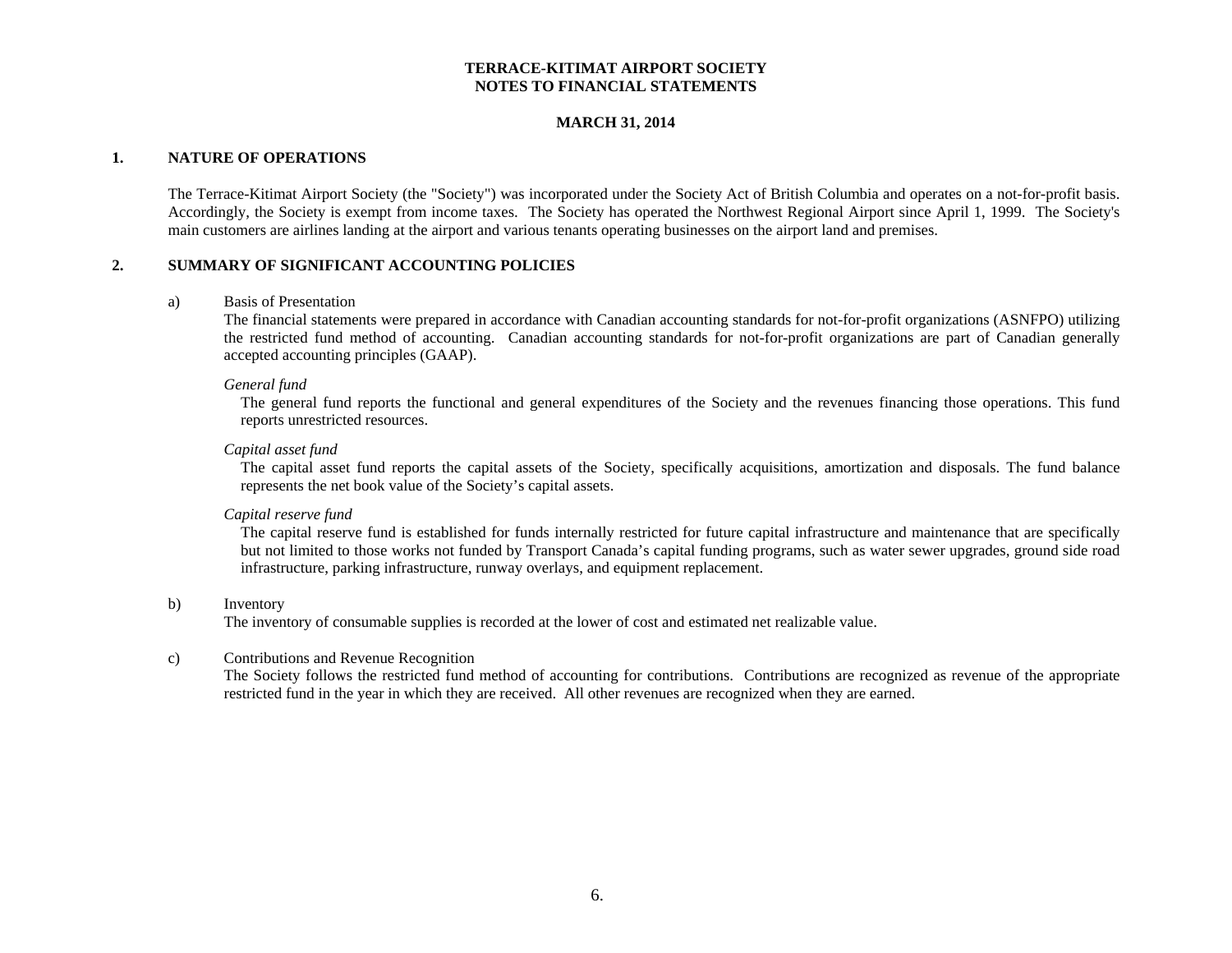## **MARCH 31, 2014**

## **2. SUMMARY OF SIGNIFICANT ACCOUNTING POLICIES (continued)**

#### d) Long-lived Assets

Long-lived assets are reviewed for impairment whenever changes in circumstances indicate that the carrying amount of an asset may not be recoverable. For purposes of evaluating the recoverability of long-lived assets, the recoverability test is performed using undiscounted net cash flows estimated to be generated by the assets.

### e) Property, Plant and Equipment

Property, plant and equipment is stated at cost or deemed cost less accumulated amortization. Contributed capital assets are recorded at fair value at the date of contribution. Property, plant and equipment is amortized over its estimated useful life at the following rates and methods:

| <b>Buildings</b>                | - 3% to 10% per annum straight line |
|---------------------------------|-------------------------------------|
| Paving                          | - 7% per annum straight line        |
| Mobile and automotive equipment | - 5% to 10% per annum straight line |
| Office furniture and equipment  | - 10% per annum straight line       |
| Aircraft landing aids           | - 10% per annum straight line       |
| Shop equipment                  | - 10% per annum straight line       |
| Computer equipment and software | - 33% per annum straight line       |

In the year of acquisition, amortization is recorded at one-half of the above annual rates.

Property, plant and equipment is reviewed for impairment whenever events or changes in circumstances indicate that the carrying value of an asset may not be recoverable and exceed its fair value.

### f) Financial Instruments

### *Measurement of financal instruments*

The Society initially measures its financial assets and financial liabilities at fair value, except for certain related party transactions that are measured at the carrying amount or exchange amount, as appropriate.

The Society subsequently measures all its financial assets and financial liabilities at cost or amortized cost, except for investments in equity instruments that are quoted in an active market, which are measured at fair value. Changes in fair value of these financial instruments are recognized in net income.

Financial assets measured at amortized cost on a straight-line basis include cash, short-term investments, and accounts receivable.

Financial liabilities measured at amortized cost on a straight-line basis include accounts payable.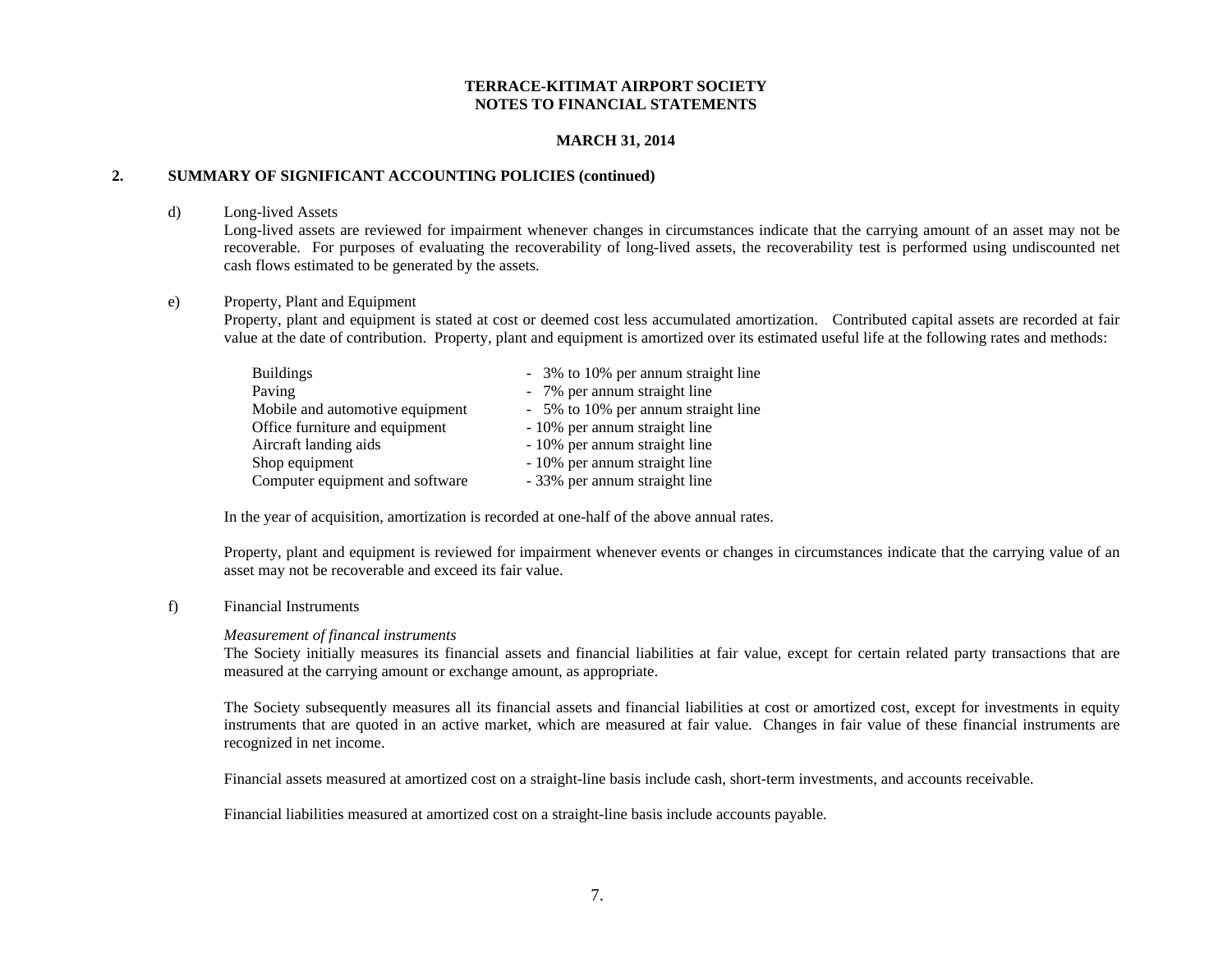### **MARCH 31, 2014**

### **2. SUMMARY OF SIGNIFICANT ACCOUNTING POLICIES (continued)**

#### f) Financial Instruments (continued)

#### *Impairment*

Financial assets measured at cost are tested for impairment when there are indicators of impairment. The amount of the write-down is recognized in net income. The previously recognized impairment loss may be reversed to the extent of the improvement, directly or by adjusting the allowance account, provided it is no greater than the amount that would have been reported at the date of the reversal had the impairment not been recognized previously. The amount of the reversal is recognized in net income.

#### *Transaction costs*

The Society's transaction costs related to financial instruments that will be subsequently measured at fair value are recognized in net income in the period incurred. The carrying amount of the financial instruments that will not be subsequently measured at fair value is adjusted for transaction costs directly attributable to the origination, issuance or assumption of these instruments.

### g) Use of estimates

The preparation of financial statements in conformity with Canadian accounting standards for not-for-profit organizations requires management to make estimates and assumptions that affect the reported amount of assets and liabilities, disclosure of contingent assets and liabilities at the date of the financial statements and the reported amounts of revenues and expenses during the period. Such estimates are periodically reviewed and any adjustments necessary are reported in earnings in the period in which they become known. Actual results could differ from these estimates.

### h) Income taxes

The Society is exempt from federal and provincial income taxes as well as capital tax.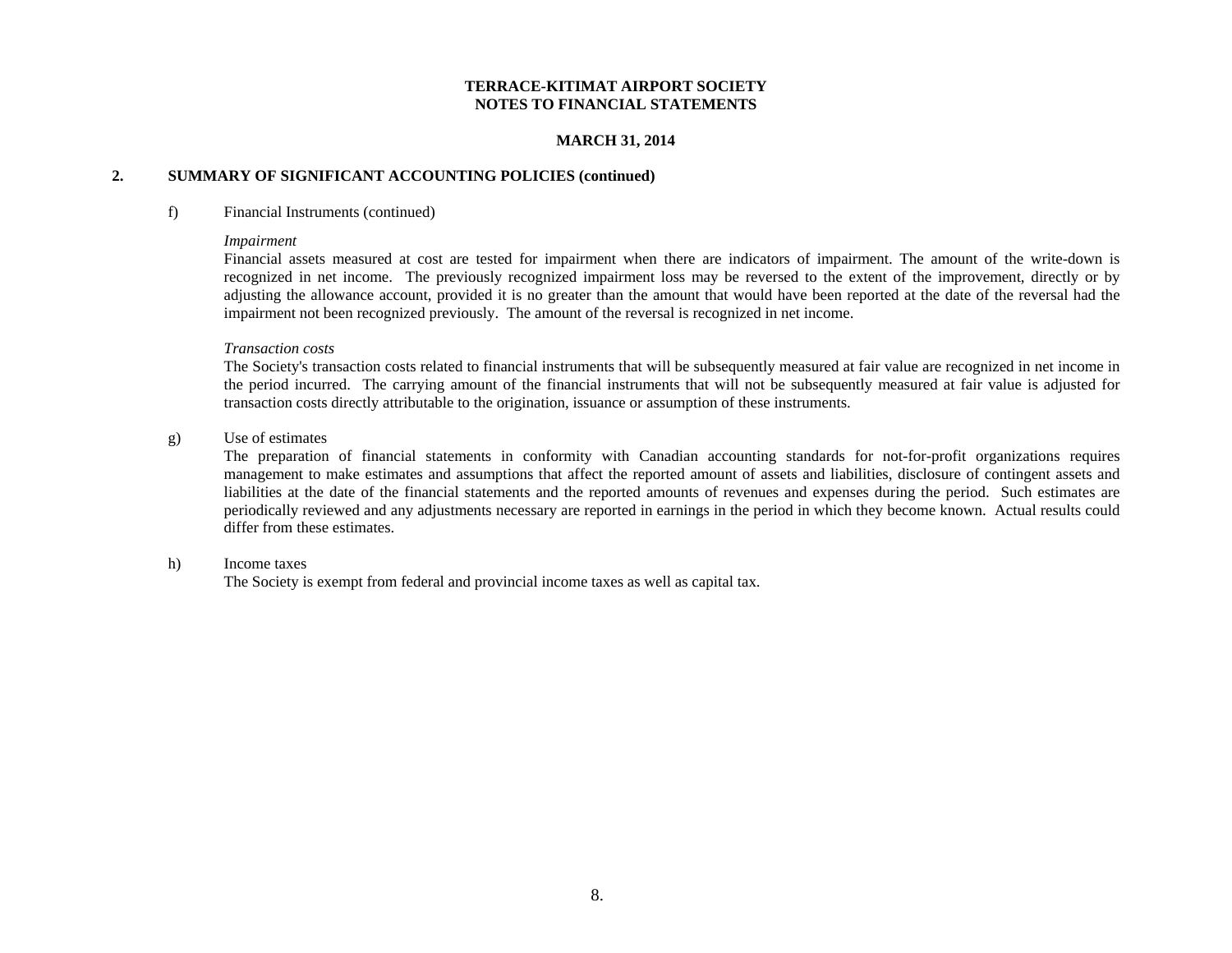## **MARCH 31, 2014**

## **3. PROPERTY, PLANT AND EQUIPMENT**

|                                 |                          | Accumulated    | 2014                         | 2013                                 |
|---------------------------------|--------------------------|----------------|------------------------------|--------------------------------------|
|                                 | Cost                     | Amortization   |                              | <b>Net book value</b> Net book value |
| Land<br><b>Buildings</b>        | \$1,926,004<br>7.594.917 | S<br>2,138,248 | 1,926,004<br>S.<br>5,456,669 | 1,926,004<br>\$.<br>5,337,785        |
| Paving                          | 10,534,440               | 8,222,108      | 2,312,332                    | 2,948,760                            |
| Mobile and automotive equipment | 2,627,029                | 1,589,360      | 1,037,669                    | 1,199,327                            |
| Office furniture and equipment  | 33,861                   | 28,296         | 5,565                        | 7,002                                |
| Aircraft landing aids           | 715,674                  | 640,945        | 74.729                       | 83,757                               |
| Shop equipment                  | 479,026                  | 297.518        | 181,508                      | 136,250                              |
| Computer equipment and software | 132,615                  | 100,708        | 31,907                       | 31,075                               |
|                                 | \$24,043,566             | \$13,017,183   | \$11,026,383                 | \$11,669,960                         |

During the year, the Society received \$25,011 of government assistance for a runway conditioning reporting system. This amount has been netted against the cost of aircraft landing aids.

### **4. REVOLVING DEMAND LOAN**

The Society has a Toronto-Dominion Bank line of credit available to it in the amount of \$1,500,000 which bears interest at a rate of prime less 0.1% per annum, secured by a general security agreement and first mortgage over land and buildings.

### **5. PENSION INFORMATION**

The Society and its employees contribute to the Municipal Pension Plan (the "plan"), a jointly trusted pension plan. The Board of Trustees, representing plan members and employers is responsible for overseeing the management of the pension plan, including investment of the assets and administration of benefits. The pension plan is a multi-contributory pension plan. Basic pension benefits are defined. The plan has approximately 163,000 active contributors.

Every three years an actuarial valuation is performed to assess the financial position of the plan and the adequacy of plan funding. The most recent valuation as at December 31, 2012 indicates a deficit of \$0.8 million. The actuary does not attribute portions of the deficit to individual employers. During the year, the Society paid \$63,819 (2013 - \$61,226) for employer contributions to the plan.

### **6. INTERFUND TRANSFERS**

During the current year, \$477,402 (2013 - \$339,346) was transferred from the general fund to capital asset fund representing net capital assets acquired during the year. \$1,012,677 (2013 - \$700,000) was transferred from the general fund to the capital reserve fund during the current year.